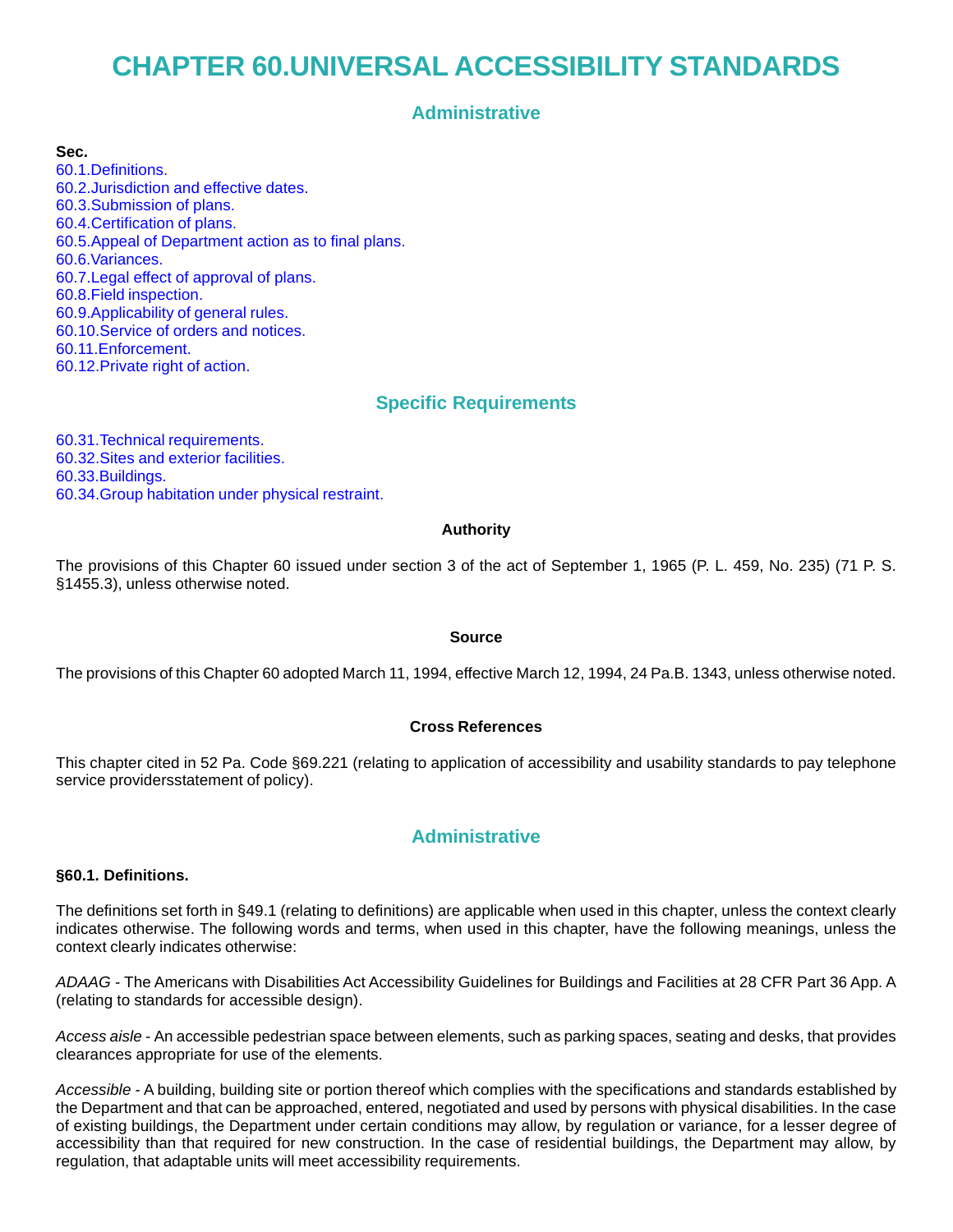Accessible element - An element specified by this chapter; for example, a telephone, a control, and the like.

Accessible route - A continuous unobstructed path which connects all areas within a building and a building site that can be negotiated by a person with a severe physical disability using a wheelchair and that is also safe for and usable by people with other physical disabilities. Interior accessible routes include doorways, corridors, floors, ramps, elevators, lifts and clear floor space at fixtures. Exterior accessible routes include doorways, parking access aisles, curb cuts, walks, ramps and lifts.

Act - The act of September 1, 1965 (P. L. 459, No. 235) (71 P. S. §§1455.11455.3b), known as the Universal Accessibility Act.

Adaptable - The ability of certain building spaces and elements, such as kitchen counters, sinks and grab bars, to be added or altered to accommodate the needs of persons with disabilities, or to accommodate the needs of persons with different types or degrees of disabilities.

Area of rescue assistance - An area which has direct access to an exit where people who are unable to use stairs may remain temporarily in safety to await further instructions or assistance during emergency evacuation.

Assembly area - A room or space accommodating 50 or more individuals for religious, recreational, educational, political, social or amusement purposes, or for the consumption of food and drink, including connected rooms or spaces with a common means of egress and ingress.

Automatic door - A door equipped with a power-operated mechanism and controls that open and close the door automatically upon receipt of a momentary actuating signal. The switch that begins the automatic cycle may be a photoelectric device, floor mat or manual switch mounted on or near the door itself. See the definition of power-assisted door in this section.

Board - The Advisory Board created under section 3.1 of the act (71 P. S. §1455.3a).

Building - A structure used for supporting or sheltering a use or occupancy.

Building site - A parcel of land bounded by a property line or a designated portion of a public right-of-way.

Children - People 11 years of age or younger.

Circulation path - An exterior or interior way of passage from one place to another for pedestrians, including walks, hallways, courtyards, stairways and stair landings.

Clear floor space - The minimum unobstructed floor or ground space required to accommodate a single, stationary wheelchair and occupant.

Closed circuit telephone - A telephone with dedicated lines, such as a house phone, courtesy phone or phone that must be used to gain entrance to a facility.

Common use - Interior and exterior rooms, spaces or elements that are made available for the use of a restricted group of people; for example, residents of an apartment building, the occupants of an office building or the guests of the residents or occupants.

Construction cost - The total cost or estimated cost of a building, including labor, materials and fixed equipment at current market rates and a reasonable allowance for overhead and profit for a building contractor. The term does not include the cost of architectural fees, other design consultant fees and the cost of the land. The owner or owners agent shall provide the construction cost to the Department.

Construction documents - Drawings, specifications, or both, which delineate proposed construction or remodeling.

Cross slope - The slope that is perpendicular to the direction of travel. See the definition of running slope in this section.

Curb ramp - A short ramp cutting through a curb or built up to it.

Department - The Department of Labor and Industry of the Commonwealth. In cities of the First Class, Second Class and Second Class A, the term means the agency assigned the responsibility of enforcing the act.

Detectable - Perceptible by one or more of the senses.

Detectable warning - A standardized surface texture applied to or built into walking surfaces or other elements to warn visually impaired people of hazards in the path of travel.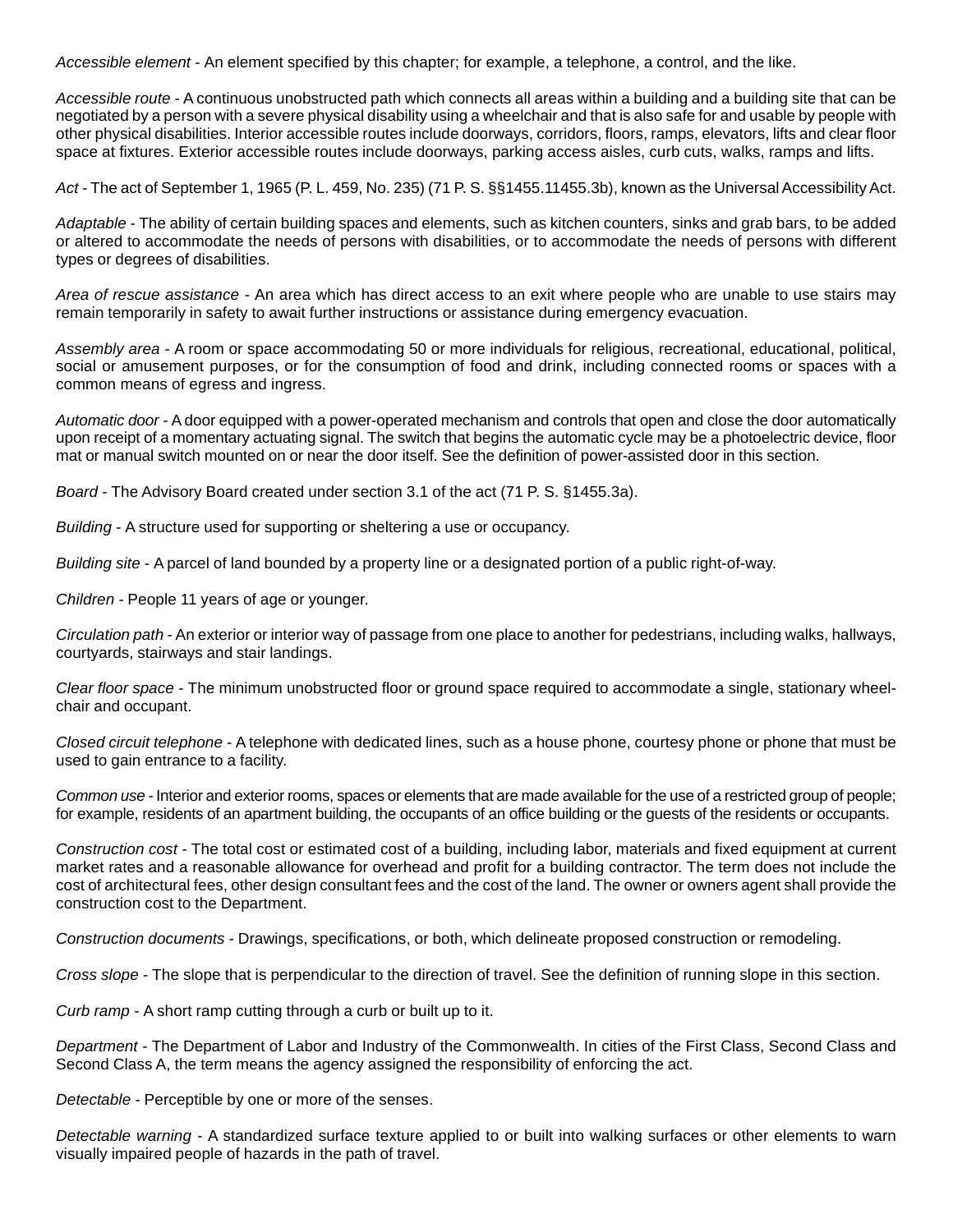Dwelling units - A room or suite of rooms with sanitation facilities, with or without cooking facilities, and occupied as the home or residence of a single family, individual or group of individuals.

Element - An architectural or mechanical component of a building, facility, space, or site, such as a telephone, curb ramp, door, drinking fountain, seating or water closet.

Entrance - An access point to a building or portion of a building or facility used for the purpose of entering. The term includes the approach walk, the vertical access leading to the entrance platform, the entrance platform, vestibules (if provided) the entry door or gate, and the hardware of the entry door or gate. The principal entrance of a building or facility is the main door through which most people enter.

Facility - All or a portion of a building, structure or area including the site on which the building, structure or area is located, wherein specific services are provided or activities are performed.

Ground floor - An occupiable floor less than one story above or below grade with direct access to grade. A building or facility always has at least one ground floor and may have more than one ground floor as where a split level entrance has been provided or where a building is built into a hillside.

Marked crossing - A crosswalk or other identified path intended for pedestrian use in crossing a vehicular way.

Means of egress - A continuous and unobstructed way of travel from any point in a building or structure to a safe area of refuge outside of the building or structure.

Net floor area - The surface area included within the surrounding walls of a building, including the areas occupied by equipment or furnishings. The term does not include vent shafts, elevator shafts, fire towers and other areas as may be designated by regulation.

Operable part - A part of a piece of equipment or appliance used to insert or withdraw objects, or to activate, deactivate or adjust the equipment or appliance; for example, a coin slot, pushbutton or handle.

Persons with physical disabilities - Individuals who have physical disabilities, including impaired sensory or manual abilities, which result in a functional limitation in access to and use of a building or facility.

Power-assisted door - A door used for human passage with a mechanism that helps to open the door, or relieve the opening resistance of a door, upon the activation of a switch or a continued force applied to the door itself. If the switch or door is released, the doors immediately begin to close or close completely within 3 to 30 seconds. See the definition of automatic door in this section.

Public - Employes, visitors or other persons who may be on the premises for a lawful purpose.

Ramp - A walking surface in an accessible space that has a running slope greater than 1:20.

Remodeled - Renovated, reconstructed, altered or added to. The term does not include the following: roofing alterations; energy-efficiency-improvement measures, such as weatherization and the addition of insulation; window repair or replacement; rebuilding or replacement of heating, ventilating and cooling systems; remodeling which is cosmetic in nature, such as painting, plastering, improving wall coverings, and repair and replacement of carpeting and floor coverings; rewiring and replumbing except when the rewiring or replumbing involves the relocation of receptacles, controls or fixtures; and other minor repairs and necessary maintenance which do not affect the accessibility or usability of a building by persons with physical disabilities.

Running slope - The slope that is parallel to the direction of travel. See the definition of cross slope in this section.

Secretary - The Secretary of the Department. In cities of the First Class, Second Class and Second Class A, the term means the administrative head of the agency assigned the responsibility of enforcing the act.

Service entrance - An entrance intended primarily for delivery of services.

Signage - Audio, symbolic, tactile and pictorial information.

Sleeping accommodations - Rooms in which people sleep; for example, a dormitory or hotel or motel quest room.

Tactile - An object that can be perceived using the sense of touch.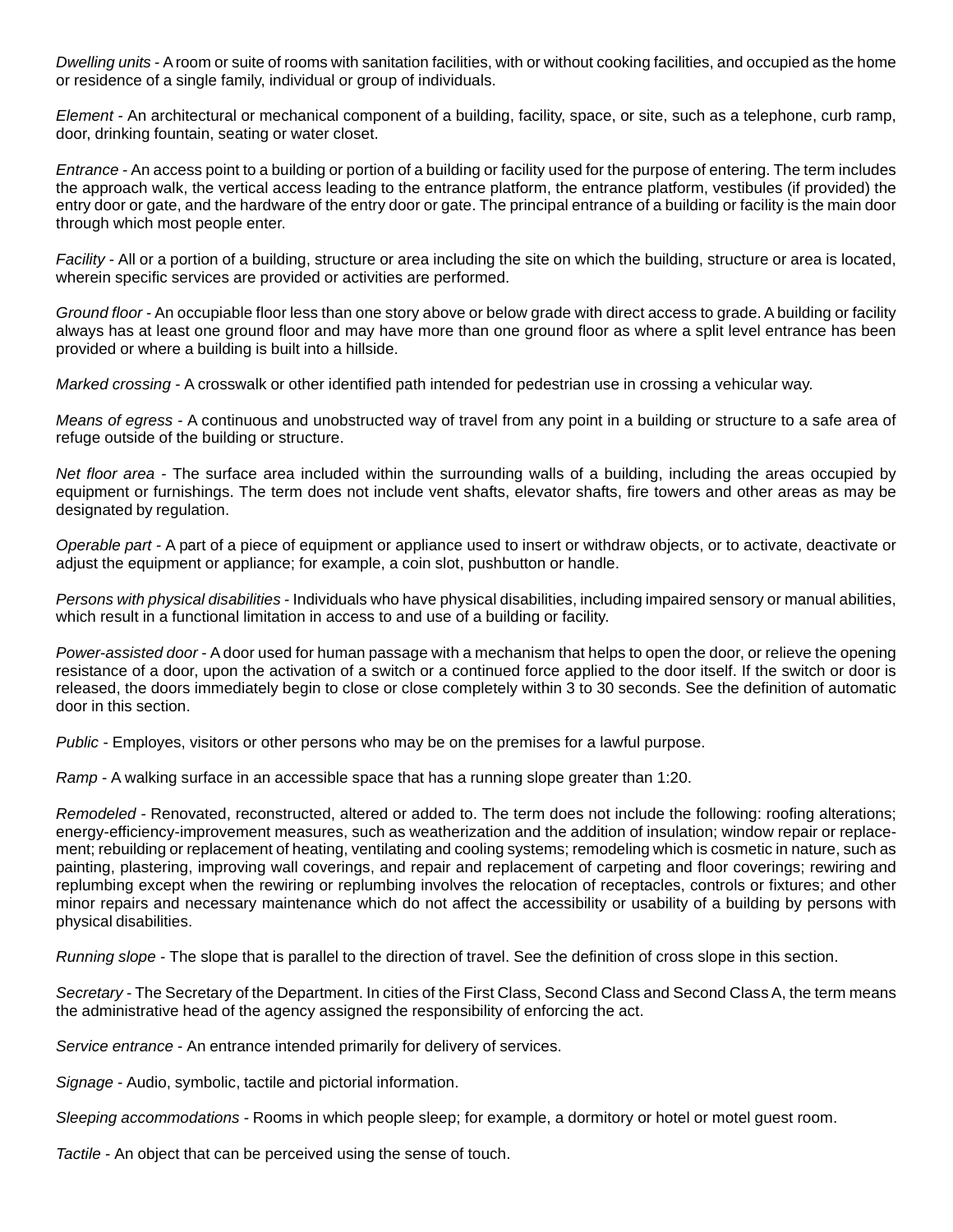<span id="page-3-0"></span>Tactile warning - A standardized surface texture applied to or built into walking surfaces or other elements to warn visually impaired people of hazards in the path of travel.

Temporary - Intended for use for 6 months or less.

Text telephone - Machinery or equipment that employs interactive graphic; that is, typed, communications through the transmission of coded signals across the standard telephone network. Text telephones can include, for example, devices known as TDDs (telecommunication display devices or telecommunication devices for deaf persons) or computers.

Townhouse - A residential building in which dwelling units do not overlap each other in a vertical plane.

Variance - The permitted use of a standard or specification which differs in degree or measurement from the requirements of the act or this chapter or a permitted alternative solution to a design problem.

Vehicular way - A route intended for vehicular traffic, such as a street, driveway or parking lot.

Walk - An exterior pathway with a prepared surface intended for pedestrian use, including general pedestrian areas such as plazas and courts.

Worth of the building - The value of the building prior to the remodeling as reasonably determined, based upon the use of the building and the net floor area, either from a table of standard values established by the Department or from an appraisal provided by the owner or the owners agent.

#### **§60.2. Jurisdiction and effective dates.**

(a) Applicability. This chapter applies to government buildings, private buildings and building sites as follows:

- (1) Factories, powerplants, mercantile buildings, shopping centers, department stores, retail stores, restaurants with sit-down, interior dining facilities, hotels, motels, office buildings, financial institutions, hospitals, public and private institutions, convalescent and nursing homes, schools, colleges, dormitories, auditoriums, gymnasiums, transportation stations and terminals, warehouses and garages.
- (2) Theaters, motion picture theaters, museums, concert halls and summer stock theaters.
- (3) Public halls, dance halls, banquet halls, lodge halls, skating rinks, armory halls or any other type of auditorium where the public assembles.
- (4) Places of worship.
- (5) Apartment houses, multistory condominium complexes, certain multifamily dwellings, clubhouses, lodging houses and rooming houses.
- (6) Grandstands, sports arenas, stadiums and amphitheaters.
- (7) Other buildings, facilities or complexes used by the public.
- (8) Building sites. The standards and specifications set forth in the act and this chapter also apply to building sites for a building or facility to which the act applies. These building sites shall provide an accessible route.
- (b) Effective date. This chapter shall be effective as follows:
	- (1) New construction. New construction of buildings, building sites and facilities subject to the act and this chapter which was begun on or after February 18, 1989, shall be accessible to, and usable by, persons with physical disabilities.
	- (2) Existing buildings. Remodeling of buildings, building sites and facilities subject to the act and this chapter which was begun on or after March 12, 1994, shall be accessible to, and usable by, persons with physical disabilities to the following degree:
		- (i) When the construction cost of the remodeling is less than 30% of the worth of the building, only the remodeled area shall be made accessible to, and usable by, persons with physical disabilities. An accessible route to the remodeled area is not required.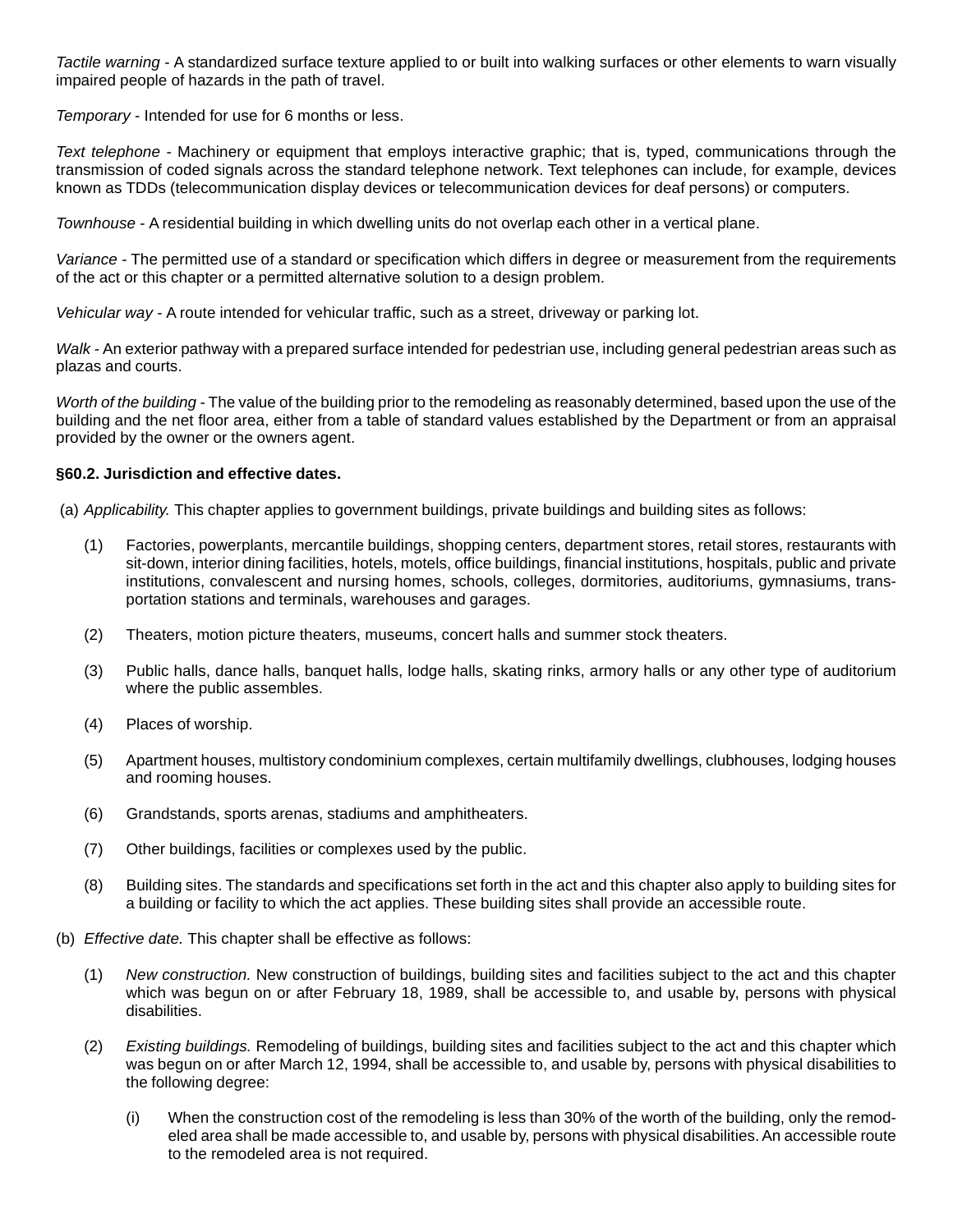- (ii) When the construction cost of the remodeling is greater than, or equal to, 30% but less than 50% of the worth of the building, the remodeled area shall be made accessible to, and usable by, persons with physical disabilities, and an accessible route to the remodeled area shall be provided. The cost of providing an accessible route to the remodeled area may not be considered when calculating the required degree of conformity.
- (iii) When the construction cost of the remodeling is 50% or more of the worth of the building, the entire building and building site shall be made accessible to, and usable by, persons with physical disabilities.
- (iv) When a series of remodeling is made to a building over any 3-year period which accumulates in a series of construction costs which total 30% or more but less than 50% of the worth of the building at the beginning of the 3-year period, the remodeled areas shall be made accessible to, and usable by, persons with physical disabilities, and an accessible route to the areas shall be provided. When a series of remodeling is made to a building over a 3-year period which accumulates in any series of construction costs which total 50% or more of the worth of the building at the beginning of the 3-year period, the entire building and building site shall be accessible to, and usable by, persons with physical disabilities.
- (v) The worth of an existing building shall be determined by using the most current edition of the Means Building Construction Cost Data or the building owner may submit an appraisal completed by a real estate appraiser certified by the Commonwealth.
- (3) Government-leased buildings or building space. Effective March 12, 1995, when a new lease is entered to lease new building space of 2,800 square feet or more, the lessor shall lease a building or building space which is accessible to, and usable by, persons with physical disabilities when the building or building space is leased, in whole or in part, by the use of Commonwealth funds, the funds of an instrumentality of the Commonwealth or the funds of a political subdivision of this Commonwealth. When only a part of a building is being leased, an accessible route shall be provided to the leased space.
- (4) New or existing multifamily dwellings. In new residential construction of seven or more units and in remodeling of existing residential buildings of 11 or more units when the remodeling costs exceed 50% of the worth of the building, all grade level apartments or at least a minimum of 25% of the total apartments in the building shall be accessible or adaptable units in buildings without elevators. Twenty-five percent of the total apartment units in buildings with elevators shall be accessible or adaptable units. Multifamily dwellings covered by this section shall comply with this chapter and the applicable provisions of the most current American National Standards Institute Inc. (ANSI) publication pertaining to accessible and adaptable dwelling units.
- (c) Exemptions. The following are exempt from this chapter:
	- (1) Certain residential construction. Existing single-family, townhouse and multifamily dwellings which are exclusively residential and which house ten or fewer families are excluded from the requirements of the act. New singlefamily, townhouse and multifamily dwellings which are exclusively residential and which house six or fewer families are excluded from the act.
	- (2) Certain new construction. In new construction of a private building as described in subsection (a) with less than 2,800 square feet of net floor area, only the ground floor of the building shall be accessible to and usable by persons with physical disabilities. Existing private buildings that have less than 2,800 square feet of net floor area are excluded from the act. If an existing private building is remodeled so that the resulting net floor area upon completing of the remodeling will be 2,800 square feet or more, the building shall comply with the act and be accessible to and usable by persons with physical disabilities to the degree required by subsection (b)(2).
	- (3) Certain construction. In the case of new and existing construction with less than 12,500 square feet of net floor area, an elevator or ramp is not required to provide an accessible route to nonground level floors. Access is required to ground level floors.
	- (4) Special purpose spaces. Elevator pits, elevator penthouses, mechanical rooms, piping or equipment catwalks, electrical or telephone closets, general utility rooms, walk-in freezers, fur vaults and areas where only employes have occasion to enter and within which the work cannot reasonably be performed by a person with a physical disability because of the nature of the abilities required will be considered special purpose spaces.
	- (5) Comparable service areas. In the case of remodeled construction, an accessible route is not required to be provided to the remodeled area if an occupant offers goods, services or facilities that are comparable to those the occupant offers elsewhere in the building in an accessible area. The Department will determine if goods, services or facilities are comparable.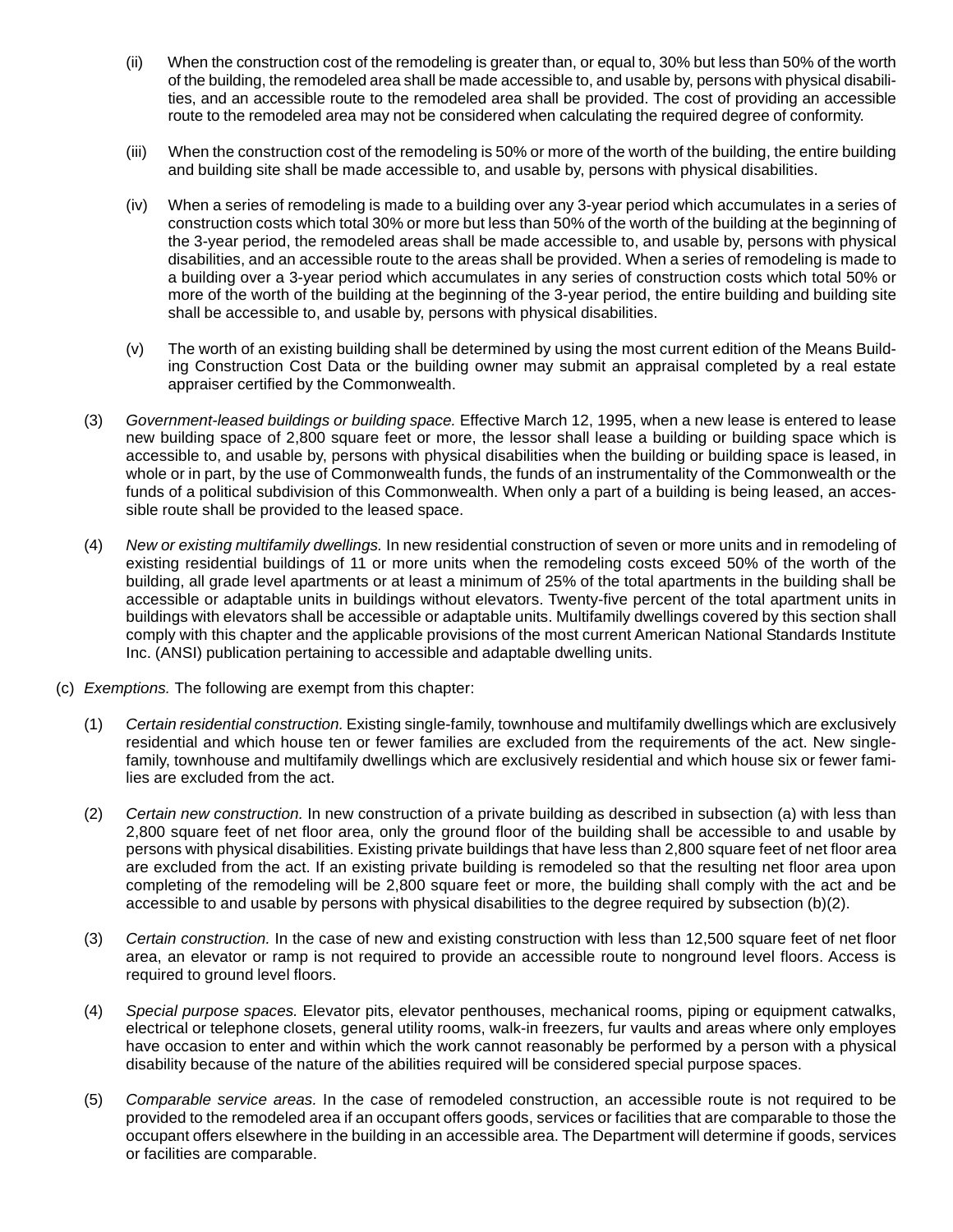<span id="page-5-0"></span>(6) Designated historic buildings. Accessibility provisions are not required when the Department or the State Historic Preservation Officer or other appointed agent for enforcing the historic preservation provisions of the United States Department of Interior determines that renovations cannot be accomplished without threatening or destroying the historic fabric of a building which has been identified and classified by the Historical and Museum Commission as historic or for which an approval for a Part I application to the United States Department of Interior has been granted.

#### **Cross References**

This section cited in 34 Pa. Code §60.8 (relating to field inspection).

#### **§60.3. Submission of plans.**

- (a) Compliance. Before a building or building site to which this chapter applies is constructed or remodeled, detailed architectural plans, wall sections and elevations for new construction or other data required by the Department showing compliance with the act and this chapter shall be submitted to the Bureau of Occupational and Industrial Safety, Buildings Division, of the Department, for approval. Construction documents, such as drawings, shall be submitted in triplicate.
- (b) Plan requirements. Plans shall be prepared in accordance with §49.3(c) (relating to submission of plans).
- (c) Accelerated approvals. Accelerated plan approval may be applied for, and granted, in accordance with §49.3(d).

#### **§60.4. Certification of plans.**

If a construction or remodeling project subject to the act and this chapter is required by the Architects Licensure Law (63 P. S. §§34.134.22), the Landscape Architects Registration Law (63 P. S. §§901913) or the Professional Engineers and Professional Land Surveyors Registration Law (63 P. S. §§148158), to be designed by an architect or engineer registered in this Commonwealth, the architect or engineer who prepared plans and specifications for the construction or remodeling shall file a certificate with the Buildings Division of the Bureau of Occupational and Industrial Safety of the Department, at the time of submission of the plans. The certificate shall be on a form prescribed by the Department.

#### **§60.5. Appeal of Department action as to final plans.**

- (a) A person whose final plans are not approved by the Department may appeal the Departments action to the Secretary.
- (b) The appeals shall be filed with the Secretary, Labor and Industry Building, Harrisburg, Pennsylvania 17120, and shall be handled in accordance with the procedure in §60.6 (relating to variances).

#### **§60.6. Variances.**

- (a) The Board will review applications for variances, including those submitted prior to, or concurrent with, the submission of plans; those submitted in connection with an answer to an order to show cause; and those submitted in connection with an appeal to the Secretary; and will advise the Secretary with respect to whether a variance from the act or this chapter, or both, should be granted.
- (b) The Board may recommend that a variance be granted or denied, and the Secretary may grant or deny a variance. A variance may be granted if all of the following conditions are met:
	- (1) Compliance with the act and this chapter would result in an extreme hardship which may include instances where compliance would result in prohibitive costs or a conflict with local zoning ordinances or where compliance is not feasible due to inherent dimensional, structural or other physical constraints.
	- (2) The extreme hardship has not been created by the applicant.
	- (3) The terms of the variance are consistent with the intent of the act. In existing buildings, the terms of a variance may exempt a portion of the remodeled area from a requirement of the act and this chapter.
- (c) A request for a variance not acted upon by the Secretary within 60 days after receipt of the request will be deemed granted.

#### **Cross References**

This section cited in 34 Pa. Code §60.5 (relating to appeal of Department action as to final plans).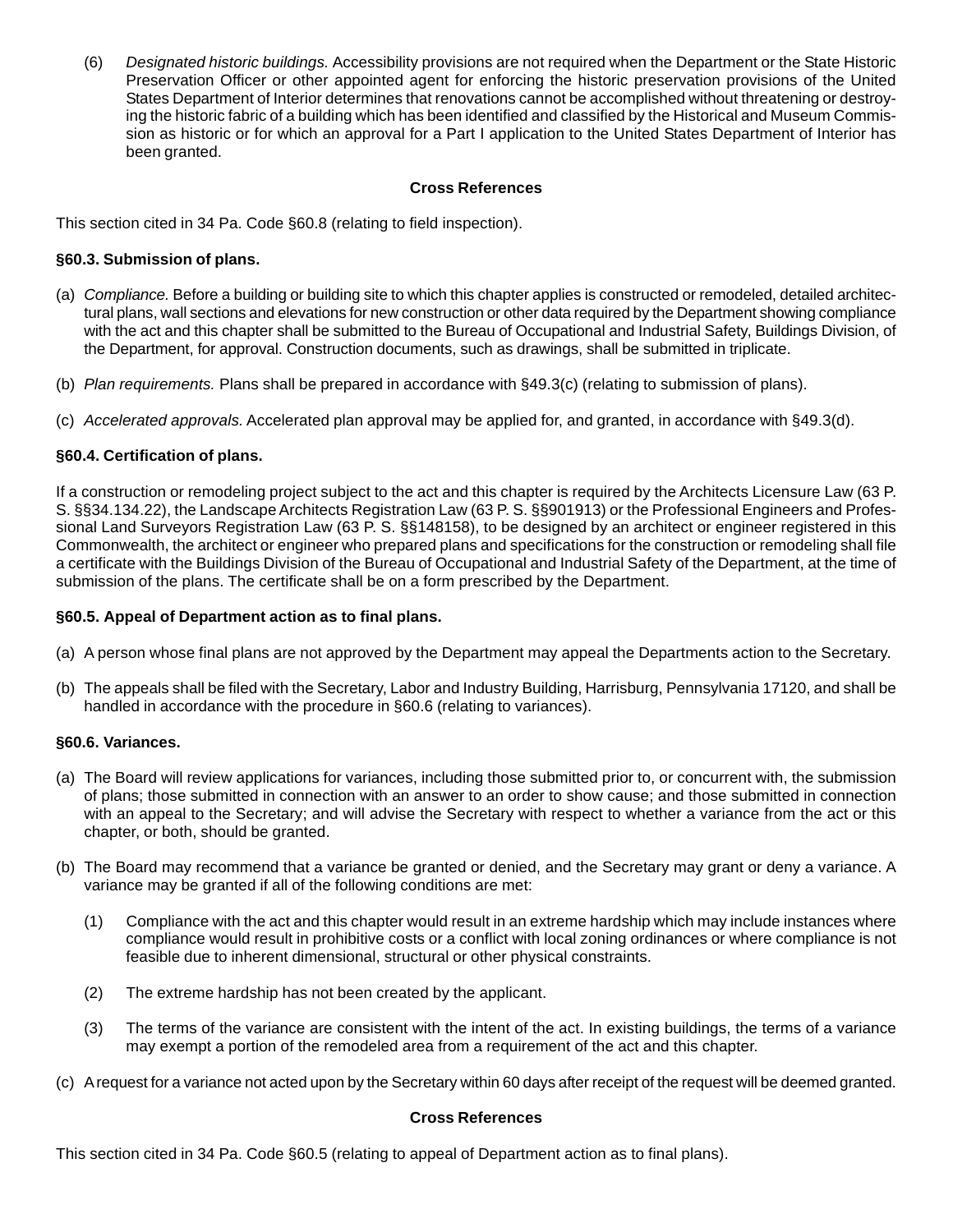#### <span id="page-6-0"></span> **Legal effect of approval of plans §60.7. .**

Final plans approved by the Department which reflect compliance with the act and this chapter are valid for 2 years after the date of the final plan approval. If construction or remodeling commences within 2 years of the date of final plan approval, final plan approval is valid for 5 years after the date of final plan approval.

#### **§60.8. Field inspection.**

- (a) The government agency, owner or owners agent, shall notify the Bureau of Occupational and Industrial Safety Office listed on the plan approval letter when construction or remodeling has begun.
- (b) Prefinal inspections may be conducted based upon the size and complexity of a project.
	- (1) If nonconforming conditions are observed at a prefinal inspection, the Department will notify the government agency or owner of these observations in writing.
	- (2) It is the government agencys or owners responsibility to correct these conditions or obtain a revised approval for these conditions.
- (c) The government agency or owner, or owners agent, shall arrange for a final inspection by contacting the Department.
- (d) A Bureau of Occupational and Industrial Safety inspector will make a final inspection of the building and will permit occupancy when all conditions required by this chapter and Chapters 4959, known as the Fire and Panic Regulations, are complete.
- (e) The Department will issue an occupancy permit within 30 days of the final inspection, if the inspection demonstrates compliance with the act and this part. It is the government agencys or owners, or owners agents, responsibility to maintain and operate the building in accordance with the act and this chapter.
- (f) After the issuance of an occupancy permit by the Department, the Department will not require changes in a building, unless one of the following applies:
	- (1) The occupancy permit was issued through connivance or fraud.
	- (2) The occupancy or use of the building has changed.
	- (3) The building is not maintained and operated in accordance with this chapter and Chapters 4959.
	- (4) The building is remodeled and is subject to the act and this chapter under §60.2(b)(2) (relating to jurisdiction and effective dates).

#### **§60.9. Applicability of general rules.**

Under 1 Pa. Code §31.1 (relating to scope of part), 1 Pa. Code Part II (relating to general rules of administrative practice and procedure) is applicable to proceedings for the enforcement of the act, except as otherwise provided in this chapter.

#### **§60.10. Service of orders and notices.**

Service of orders, and notices and other documents shall be effected in the manner provided by 1 Pa. Code §33.31 (relating to service by the agency).

#### **§60.11. Enforcement.**

If the plans for a construction or remodeling project subject to the act or this chapter are not submitted and approved by the Department and the construction or remodeling project is nevertheless commenced, or if a construction or remodeling project subject to the act or this chapter is not performed or completed in conformance with the act or this chapter, the Department will take the following action:

- (1) Notice of violation and order to correct.
	- (i) A written notice of violations will be served upon the government agency or the owner, or owners agent, describing the violations.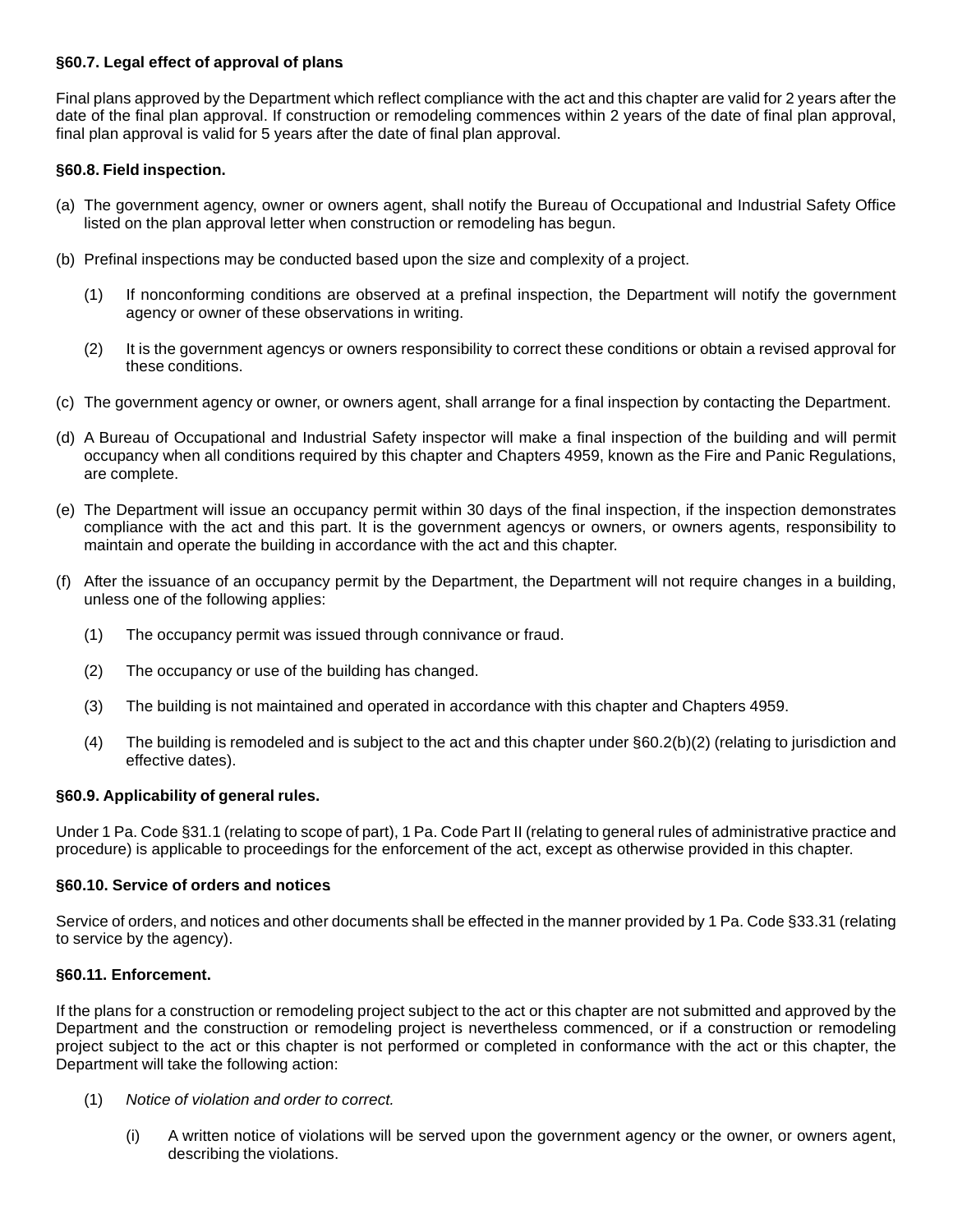- <span id="page-7-0"></span>(ii) An order requiring the submission and approval of plans or requiring the correction of violations within a reasonable period as will be determined by the Department will be served simultaneously with the notice required in this paragraph. The order shall also advise the government agency, owner or the owners agent of the appeal rights under the act.
- (iii) If the government agency or owner, or the owners agent, failed to obtain the Departments approval of plans for a construction or remodeling project subject to the act and this chapter, the Department may also order the government agency or owner to cease work on the project immediately. If the Department issues this order, a notice will be placed at the building prohibiting the continuation of work being performed until approval is given by the Department.
- (2) Determination of compliance or noncompliance.
	- (i) At the end of the period provided in the order to correct, the Department will inspect the building and determine whether compliance has been effected.
	- (ii) If compliance has been effected, the order will be closed by the Department.
	- (iii) If compliance has not been effected, the Department may issue to the government agency or owner, an order to show cause why the Department should not take further enforcement action against the government agency or owner.
- (3) Answer to order to show cause.
	- (i) An answer to the order to show cause shall be filed with the Secretary, in accordance with 1 Pa. Code §35.37 (relating to answers to orders to show cause), and may include a request for a variance or an extension of time, or both. The answer shall be filed within 30 days of the date of the issuance of the order to show cause.
	- (ii) If a request for variance or an extension of time, or both, has already been filed with the Secretary and is still pending, consideration of the request will be merged with the answer and considered simultaneously with the answer.
	- (iii) If a request for a variance or an extension of time, or both, has already been filed and is still pending, and no answer is filed, the request for a variance or an extension of time, or both, shall be deemed the answer.
- (4) Appeals to the Secretary.
	- (i) The government agency or owner, or owners agent, may file an appeal with the Secretary within 30 days of the date of notice of violation and orders to correct and may request variances or extensions of time, or both. An appeal may not be filed with the Secretary after the expiration of these periods, except at the discretion of the Secretary upon good cause shown.
	- (ii) An appeal shall be filed with the Secretary, Labor and Industry Building, Harrisburg, Pennsylvania 17120, and will be deemed filed the date of the mailing, as indicated by the postmark date or the date of personal delivery.
	- (iii) An appeal to the Secretary may include a request for an extension of time within which to comply, a variance, or both, or other relief which is appropriate.
	- (iv) The Secretary will refer the appeal to the Board, which shall make recommendations to the Secretary.
	- (v) The government agency or owner, or the owners agent, may request a hearing before the Board. If a hearing is requested, the Board will schedule a hearing and notify the government agency or owner, or owners agent, and the Department of the date, time and place of the hearing.
	- (vi) The Board may consider the following factors in making its recommendation with respect to a request for an extension of time, a variance, or other relief which is requested:
		- (A) The reasonableness of the Departments regulations as applied in the specific case.
		- (B) The extent to which an extension of time or a variance will impede access by persons with a physical disability.
		- (C) The availability of professional or technical personnel needed to come into compliance.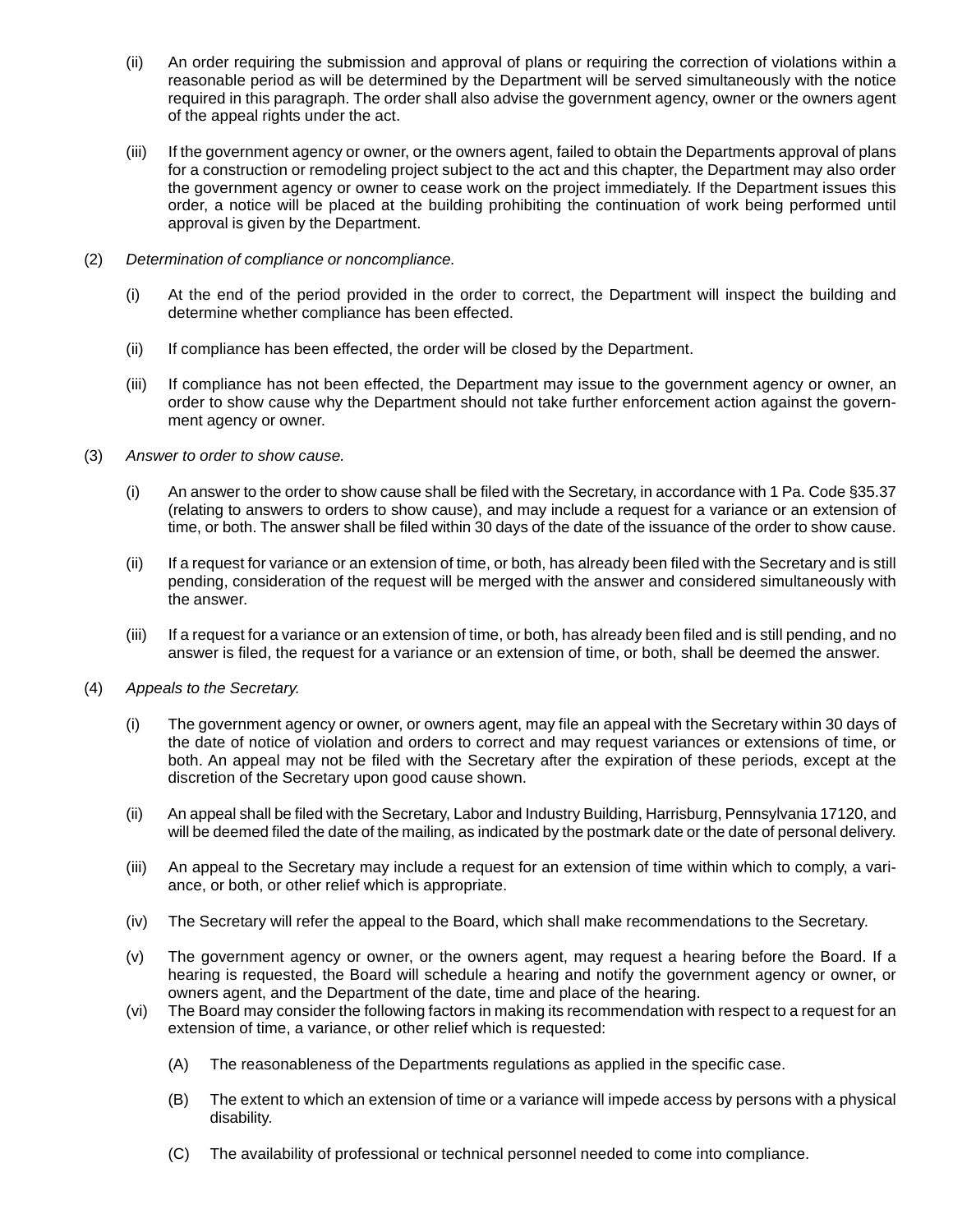- <span id="page-8-0"></span>(D) The availability of materials and equipment needed to come into compliance.
- (E) The efforts being made to come into compliance as quickly as possible.
- (F) Compensatory features which the government agency or owner has incorporated which will provide an equivalent degree of accessibility to persons with physical disabilities.
- (vii) The Board, after consideration of a request for an extension of time or a variance or other relief, may recommend that the Secretary:
	- (A) Deny the request.
	- (B) Grant the request.
	- (C) Grant the request upon certain conditions being satisfied.
	- (D) Grant other relief which is appropriate.
- (5) Adjudication of the Secretary. After giving consideration to the guidelines and recommendations of the Board, the Secretary will issue an adjudication in accordance with 2 Pa.C.S. §§501508 and 701704 (relating to the Administrative Agency Law).
- (6) Enforcement of orders.
	- (i) Courts of common pleas. The Department may secure enforcement of its orders or seek other appropriate relief through the appropriate court of common pleas.
	- (ii) Summary for criminal proceedings. The Department may institute summary criminal proceedings against a government agency or owner who violates the act or this chapter and who fails or refuses to observe orders issued by the Department for enforcement of the act or this chapter. The government agency or owner, or owners agent, shall be subject to a fine of not more than \$300 for each day that the violation continues.
- (7) Judicial review. An individual, partnership, agency, association or corporation aggrieved by a final determination of the Department may file a petition for review within 30 days of the final determination in the Commonwealth Court, under 42 Pa.C.S. §763(a) (relating to direct appeals from government agencies).

#### **§60.12. Private right of action.**

A private right of action may be commenced by filing a complaint with the Department, in accordance with section 3.2 of the act (71 P. S. §1455.3b).

- (1) Citizen complaints. An individual, partnership, agency, association or corporation who reasonably believes there is a violation of the act and this chapter by a governmental agency or private owner may file a complaint with the Department. The complaint shall be in writing, shall be verified and set forth the grounds for the complaint. Within 60 days after receipt of the complaint, the Department will respond to the complainant by acknowledging receipt of the complaint in writing. The Department will investigate the complaint and respond to the complainant in writing with its findings, determinations and enforcement measures initiated or contemplated within 120 days after receipt of the complaint. For the purpose of investigating a complaint, an employe of the Department may inspect at reasonable times the building or building site which is the subject of the complaint and may make any additional investigation deemed necessary for the full and effective determination of compliance with the act and this chapter.
- (2) Judicial review. An individual, partnership, agency, association or corporation aggrieved by a final determination of the Department may file a petition for review within 30 days of the final determination in Commonwealth Court under 42 Pa.C.S. §763(a) (relating to direct appeals from government agencies). The decision of the Department will not be reversed or modified unless it is found to be arbitrary, capricious, illegal or not supported by substantial evidence.
- (3) Original action.
	- (i) An individual, partnership, agency, association or corporation who filed a complaint under paragraph (1) and received no written response from the Department acknowledging receipt of its complaint within 60 days, or received a response from the Department indicating that a violation was found but enforcement measures were not contemplated or enforcement measures were contemplated but the measures were not initiated after a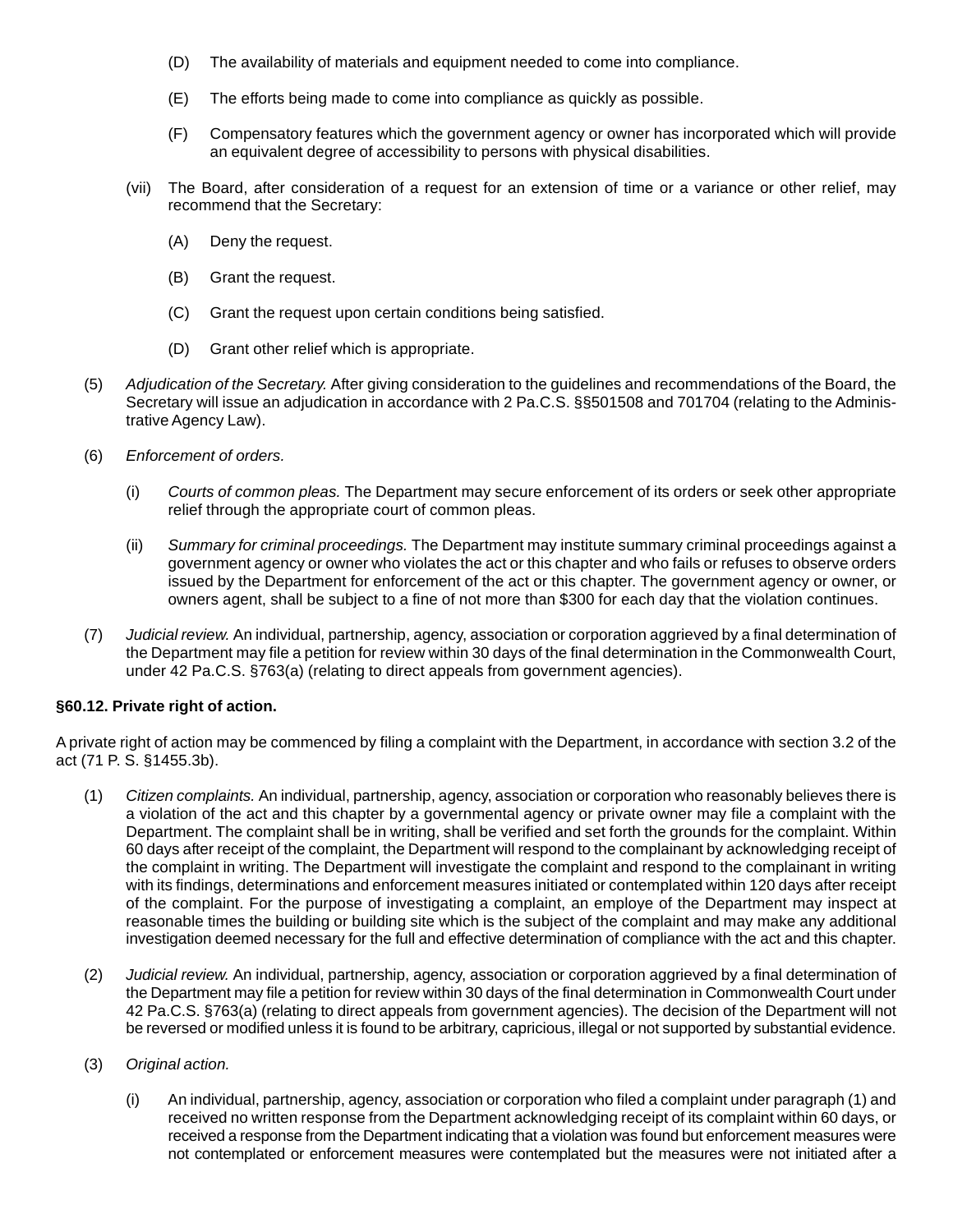<span id="page-9-0"></span>period of 60 days from the response may either bring suit in Commonwealth Court against the Department for failure to enforce the act and this chapter or may bring a civil action in the appropriate court of common pleas against the building owner or owners agent for a violation of one or more provisions of the act or this chapter.

- (ii) If the court finds a violation of the act or this chapter, the court may enjoin construction or remodeling of the building, direct the correction of violations within a reasonable and specified time period or order other relief deemed appropriate. The court, in issuing a final order in an action brought under this section, may award costs of litigationincluding attorney and expert witness feesto any party, when the court determines the award is appropriate. The court may, if a temporary restraining order or preliminary injunction is sought, require the filing of a bond or equivalent security in accordance with 231 Pa. Code (relating to Rules of Civil Procedure).
- (iii) An architect or licensed design professional who has complied with the act and this chapter and prepared construction documents in accordance with accepted professional standards shall have no further liability pursuant to litigation commenced under this section.

#### **Specific Requirements**

#### **§60.31. Technical requirements.**

Buildings subject to the act and this chapter shall comply with the applicable provisions of ADAAG beginning with section 4.2, to the extent they do not conflict with the act and this chapter.

#### **§60.32. Sites and exterior facilities.**

An accessible site shall meet the following minimum requirements:

- (1) At least one accessible route complying with ADAAG 4.3 shall be provided within the boundary of the site from public transportation stops, accessible parking spaces, passenger loading zones if provided, and public streets or sidewalks, to an accessible building entrance.
- (2) At least one accessible route complying with ADAAG 4.3 shall connect accessible buildings, accessible facilities, accessible elements and accessible spaces that are on the same site.
- (3) Objects that protrude from surfaces or posts into circulation paths shall comply with ADAAG 4.4.
- (4) Ground surfaces along accessible routes and in accessible spaces shall comply with ADAAG 4.5.
- (5) When parking is provided, accessible parking shall be provided as follows:
	- (i) If parking spaces are provided for self-parking by employes or visitors, or both, the accessible spaces complying with ADAAG 4.6 shall be provided in each parking area in conformance with the following Parking Table. Spaces required by the table need not be provided in the particular lot. They may be provided in a different location if equivalent or greater accessibility, in terms of distance from an accessible entrance, cost and convenience is ensured.

#### **PARKING TABLE**

| <b>Required Minimum Number</b><br>of Accessible Spaces |
|--------------------------------------------------------|
| 1                                                      |
| 2                                                      |
| 3                                                      |
| 4                                                      |
| 5                                                      |
| 6                                                      |
|                                                        |
| 8                                                      |
| 9                                                      |
| 2% of total                                            |
| 20 plus 1 for each 100 over 1,000                      |
|                                                        |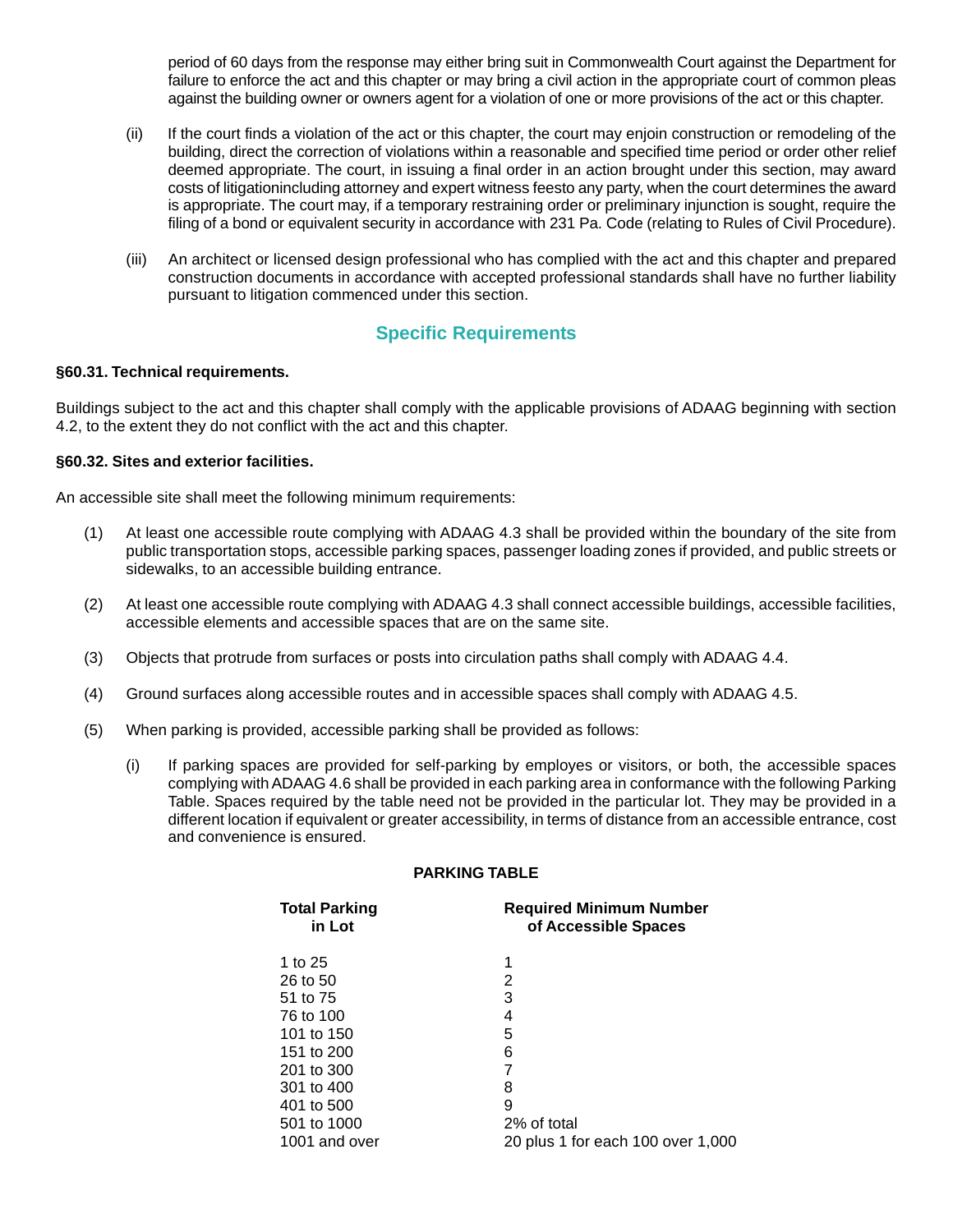- (ii) Except as provided in subparagraph (iii), access aisles adjacent to accessible spaces shall be 60 inches (1525 mm) wide minimum.
- (iii) One in every eight accessible spaces, but not less than one, shall be served by an access aisle 96 inches (2440 mm) wide minimum and shall be designated van accessible as required by ADAAG 4.6.4. The vertical clearance at the spaces shall comply with ADAAG 4.6.5. The spaces may be grouped on one level of a parking structure.
- (iv) Provision of all required parking spaces in conformance with Universal Parking Design (see ADAAG appendix A4.6.3) is permitted.
- (v) If passenger loading zones are provided, at least one passenger loading zone shall comply with ADAAG 4.6.6.
- (vi) At facilities providing medical care and other services for persons with mobility impairments, parking spaces shall comply with §60.32(5) except as follows:
	- (A) Outpatient units and facilities:10% of the total number of parking spaces provided serving each outpatient unit or facility.
	- (B) Units and facilities that specialize in treatment or services for persons with mobility impairments:20% of the total number of parking spaces provided serving each unit or facility.
- (vii) Valet parking facilities shall provide a passenger loading zone complying with ADAAG 4.6.6 located on an accessible route to the entrance of the facility. Subparagraphs (i), (iii) and (vi) do not apply to valet parking facilities.
- (6) When toilet facilities are provided, they shall comply with the following:
	- (i) If toilet facilities are provided on a site, each public or common use toilet facility shall comply with ADAAG 4.22. If bathing facilities are provided on a site, then each public or common use bathing facility shall comply with ADAAG 4.23.
	- (ii) For single user portable toilet or bathing units clustered at a single location, at least 5% but no less than one toilet unit or bathing unit complying with ADAAG 4.22 or 4.23 shall be installed at each cluster whenever typical inaccessible units are provided. Accessible units shall be identified by the International Symbol of Accessibility.
	- (iii) Portable toilet units at construction sites used exclusively by construction personnel are not required to comply.
- (7) Signs which designate permanent rooms and spaces shall comply with ADAAG 4.30.1, 4.30.4, 4.30.5 and 4.30.6. Other signs which provide direction to, or information about, functional spaces of the building shall comply with ADAAG 4.30.1, 4.30.2, 4.30.3 and 4.30.5. Elements and spaces of accessible facilities which shall be identified by the International Symbol of Accessibility and which shall comply with ADAAG 4.30.7 are:
	- (i) Parking spaces designated as reserved for individuals with disabilities.
	- (ii) Accessible passenger loading zones.
	- (iii) Accessible entrances when not all are accessible. Inaccessible entrances shall have directional signage to indicate the route to the nearest accessible entrance.
	- (iv) Accessible toilet and bathing facilities when they are not all accessible.

#### **§60.33. Buildings.**

Buildings and facilities shall meet the following minimum requirements:

- (1) At least one accessible route complying with ADAAG 4.3 shall connect building or facility entrances with all accessible spaces and elements within the building or facility.
- (2) Objects that overhang or protrude into circulation paths shall comply with ADAAG 4.4.
- (3) Ground and floor surfaces along accessible routes and in accessible rooms and spaces shall comply with ADAAG 4.5.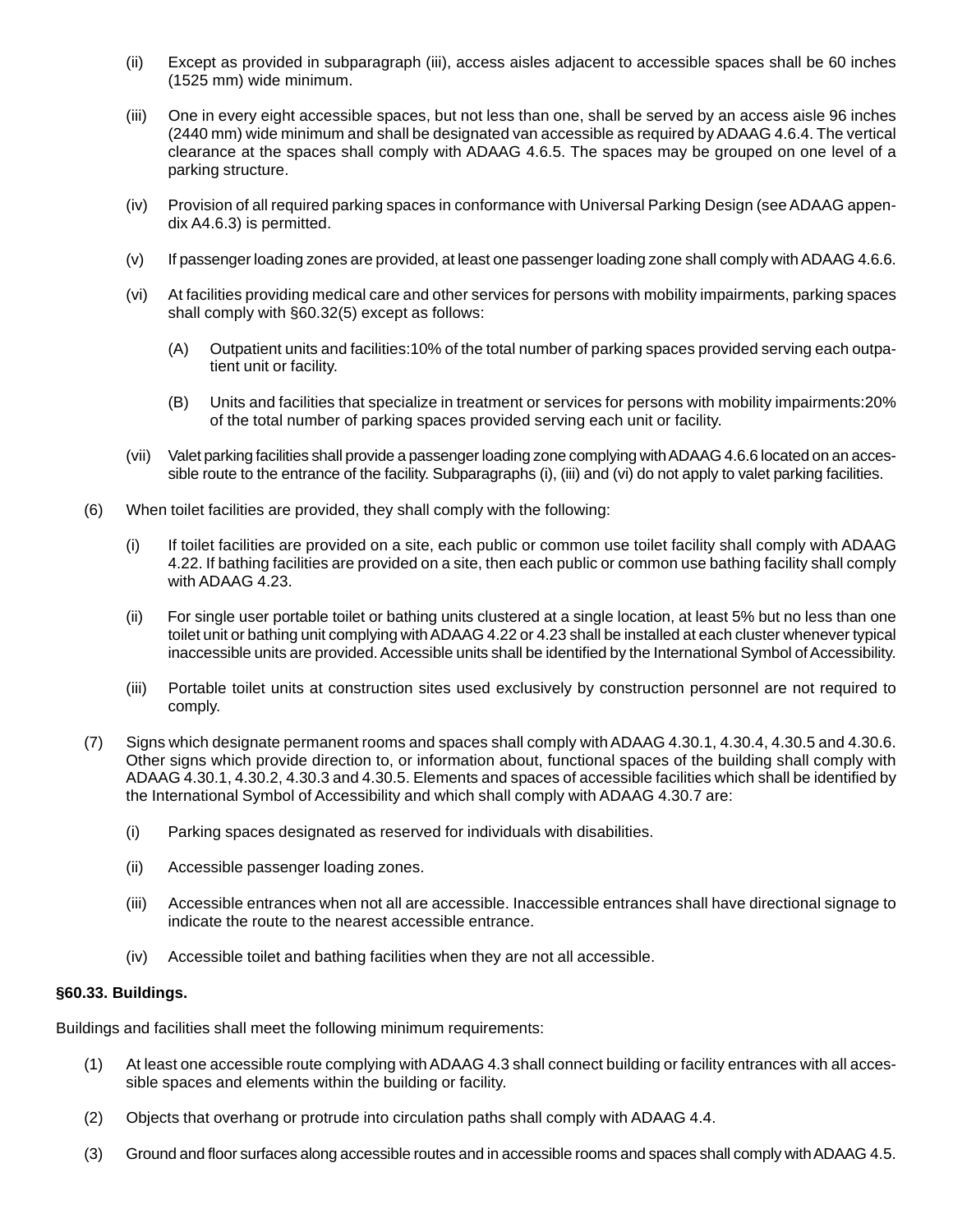- <span id="page-11-0"></span>(4) Interior and exterior stairs connecting levels that are not connected by an elevator, ramp or other accessible means of vertical access shall comply with ADAAG 4.9.
- (5) One passenger elevator complying with ADAAG 4.10 shall serve each level, including mezzanines, in multistory buildings and facilities, except that in new and existing construction with less than 12,500 square feet of net floor area, an elevator or ramp is not required to provide an accessible route to nongrade floor levels. If more than one elevator is provided, each full passenger elevator shall comply with ADAAG 4.10. Platform lifts (wheelchair lifts) complying with ADAAG 4.11 and Chapter 7 (relating to elevators, lifts, escalators, dumbwaiters, hoists and tramways) may be used in lieu of an elevator only under the following conditions:
	- (i) To provide an accessible route to a performing area in an assembly occupancy.
	- (ii) To comply with the wheelchair viewing position line-of-sight and dispersion requirements of ADAAG 4.33.3.
	- (iii) To provide access to incidental occupiable spaces and rooms which are not open to the general public and which house no more than five persons.
- (6) Windows no requirements.
- (7) Doors:
	- (i) At each accessible entrance to a building or facility, at least one door shall comply with ADAAG 4.13.
	- (ii) Within a building or facility, at least one door at each accessible space shall comply with ADAAG 4.13.
	- (iii) Each door that is an element of an accessible route shall comply with ADAAG 4.13.
	- (iv) Each door required by ADAAG 4.3.10, Egress, shall comply with ADAAG 4.13.
- (8) In new construction, at a minimum, the requirements in subparagraphs (i) and (ii) shall be satisfied independently:
	- (i) Accessible entrances shall be provided as follows:
		- (A) At least 50% of all public entrancesexcluding those in subparagraph (iii)shall be accessible. At least one shall be a ground floor entrance. Public entrances are entrances that are not loading or service entrances.
		- (B) Accessible entrances shall be provided in a number at least equivalent to the number of exits required by Chapters 4959, known as the Fire and Panic Regulations. This clause does not require an increase in the total number of entrances planned for a facility.
		- (C) An accessible entrance shall be provided to each tenancy in a facility; for example, individual stores in a strip shopping center.
	- (ii) One entrance may be considered as meeting more than one of the requirements in subparagraph (i). Where feasible, accessible entrances shall be the entrances used by the majority of people visiting or working in the building.
	- (iii) Pedestrian access shall be provided as follows:
		- (A) If direct access is provided for pedestrians from an enclosed parking garage to the building, at least one direct entrance from the garage to the building shall be accessible.
		- (B) If access is provided for pedestrians from a pedestrian tunnel or elevated walkway, one entrance to the building from each tunnel or walkway shall be accessible.
	- (iv) One entrance may be considered as meeting more than one of the requirements in subparagraph (iii).
	- (v) Because entrances also serve as emergency exists whose proximity to all parts of buildings and facilities is essential, it is preferable that all entrances be accessible.
	- (vi) If the only entrance to a building, or tenancy in a facility, is a service entrance, that entrance shall be accessible.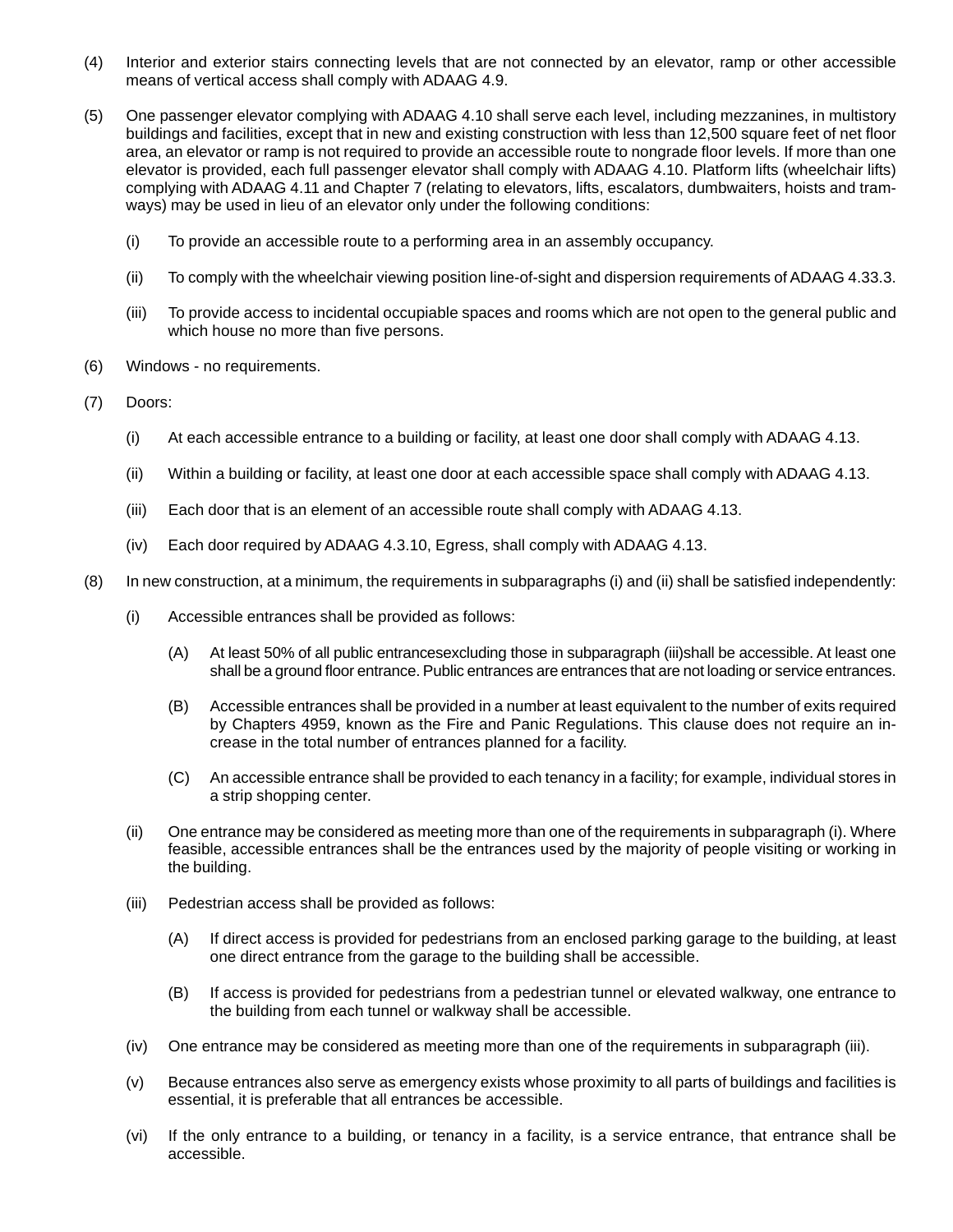- (vii) Entrances which are not accessible shall have directional signage complying with ADAAG 4.30.1, 4.30.2, 4.30.3 and 4.30.5, which indicates the location of the nearest accessible entrance.
- (9) In buildings or facilities, or portions of buildings or facilities, required to be accessible, accessible means of egress shall be provided in the same number as required for exits by Chapters 4959. Where a required exit from an occupiable level above or below a level of accessible exit discharge is not accessible, an area of rescue assistance shall be provided on each levelin a number equal to that of inaccessible required exits. Areas of rescue assistance shall comply with ADAAG 4.3.11. A horizontal exit, meeting the requirements of Chapters 4959 shall satisfy the requirement for an area of rescue assistance. Areas of rescue assistance are not required in buildings or facilities having a supervised automatic sprinkler system.
- (10) Drinking fountain requirements are as follows:
	- (i) Where only one drinking fountain is provided on a floor, it shall be accessible to individuals who use wheelchairs in accordance with ADAAG 4.15 and to those who have difficulty bending or stooping. This can be accommodated by the use of a hi-lo fountain; by providing a fountain accessible under ADAAG 4.15 and a water cooler; or by other means that would achieve the required accessibility for each group on each floor.
	- (ii) Where more than one drinking fountain or water cooler is provided on a floor, at least 50% of those provided shall comply with ADAAG 4.15 and shall be on an accessible route.
- (11) Toilet facilities shall be as follows:If toilet rooms are provided, each public and common use toilet room shall comply with ADAAG 4.22. Other toilet rooms provided for the use of occupants of specific spacessuch as, a private toilet room for the occupant of a private officeshall be adaptable. If bathing rooms are provided, each public and common use bathroom shall comply with ADAAG 4.23. Accessible toilet rooms and bathing facilities shall be on an accessible route.
- (12) Storage, shelving and display units shall be provided as follows:
	- (i) If fixed or built-in storage facilities, such as cabinets, shelves, closets and drawers are provided in accessible spaces, at least one of each type provided shall contain storage space complying with ADAAG 4.25. Additional storage may be provided outside of the dimensions required by ADAAG 4.25.
	- (ii) Shelves or display units allowing self-service by customers in mercantile occupancies shall be located on an accessible route complying with ADAAG 4.3. Requirements for accessible reach range do not apply.
- (13) Controls and operating mechanisms in accessible spaces, along accessible routes, or as parts of accessible elementsfor example, light switches and dispenser controlsshall comply with ADAAG 4.27.
- (14) If emergency warning systems are provided, they shall include audible alarms and visual alarms complying with ADAAG 4.28. Sleeping accommodations required to comply with ADAAG 9.3 shall have an alarm system complying with ADAAG 4.28. Emergency warning systems in medical care facilities may be modified to suit standard health care alarm design practice.
- (15) Detectable warnings shall be provided at locations as specified in ADAAG 4.29.
- (16) Building signage shall be provided as follows:
	- (i) Signs which designate permanent rooms and spaces shall comply with ADAAG 4.30.1, 4.30.4, 4.30.5 and 4.30.6.
	- (ii) Other signs which provide direction to or information about functional spaces of the building shall comply with ADAAG 4.30.1, 4.30.2, 4.30.3 and 4.30.5.
	- (iii) Building directories, menus and all other signs which are temporary are not required to comply with this paragraph.
- (17) Public telephones shall be provided as follows:
	- (i) If public pay telephones, public closed circuit telephones or other public telephones are provided, they shall comply with ADAAG 4.31.24.31.8 to the extent required by the following Public Telephone Table: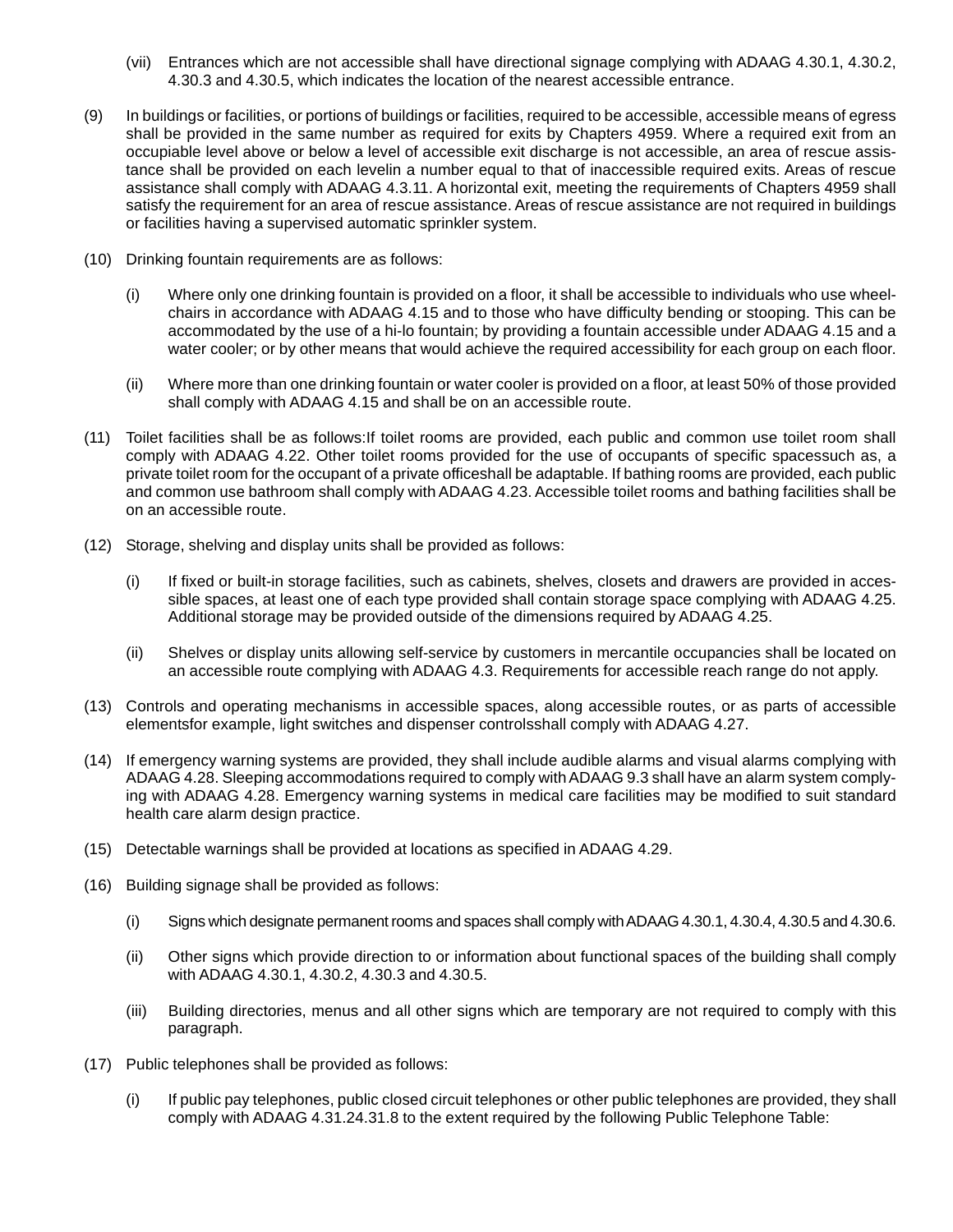#### **PUBLIC TELEPHONE TABLE**

# **on each floor** through 4.31.8<sup>1</sup>

### **Number of each type Number of telephone required of telephone provided to comply with ADAAG 4.31.2**

1 or more single unit 1 per floor

1 bank<sup>3</sup> 1 per floor

2 or more banks<sup>2</sup> and the same of the set of the 1 per bank. Accessible unit may be installed as a single unit in proximity (either visible or with signage) to the bank. At least one public telephone per floor shall meet the requirements for a forward reach telephone<sup>3</sup>

1 Additional public telephones may be installed at any height. Unless otherwise specified, accessible telephones may be either forward or side reach telephones.

 $2A$  bank consists of two or more adjacent public telephones, often installed as a unit.

<sup>3</sup> EXCEPTION: For exterior installations only, if dial tone first service is available, then a side reach telephone may be installed instead of the required forward reach telephone (that is, one telephone in proximity to each bank shall comply with ADAAG 4.31).

- (ii) Telephones required to be accessible and complying with ADAAG 4.31.2 through 4.31.8 shall be equipped with a volume control. In addition, 25%, but never less than one, of all other public telephones provided shall be equipped with a volume control and shall be dispersed among all types of public telephones, including closed circuit telephones, throughout the building or facility. Signage complying with applicable provisions of ADAAG 4.30.7 shall be provided.
- (iii) The following shall be provided in accordance with ADAAG 4.31.9:
	- (A) If a total number of four or more public pay telephonesincluding both interior and exterior phonesis provided at a site, and at least one is in an interior location, at least one interior public text telephone shall be provided.
	- (B) If an interior public pay telephone is provided in a stadium or arena, in a convention center, in a hotel with a convention center or in a covered mall, at least one interior public text telephone shall be provided in the facility.
	- (C) If a public pay telephone is located in or adjacent to a hospital emergency room, hospital recovery room or hospital waiting room, one public text telephone shall be provided at each of these locations.
- (iv) Where a bank of telephones in the interior of a building consists of three or more public pay telephones, at least one public pay telephone in each bank shall be equipped with a shelf and outlet in compliance with ADAAG 4.31.9(2).
- (18) If fixed or built-in seating or tables, such as study carrels and student laboratory stations, are provided in accessible public or common use areas, at least 5%, but not less than one, of the fixed or built-in seating areas or tables shall comply with ADAAG 4.32. An accessible route shall lead to and through the fixed or built-in seating areas, or tables.
- (19) Assembly areas shall comply with the following:
	- (i) Places of assembly with fixed seating accessible wheelchair locations shall comply with ADAAG 4.33.2, 4.33.3 and 4.33.4 and shall be provided in conformance with the following Assembly Seating Table: